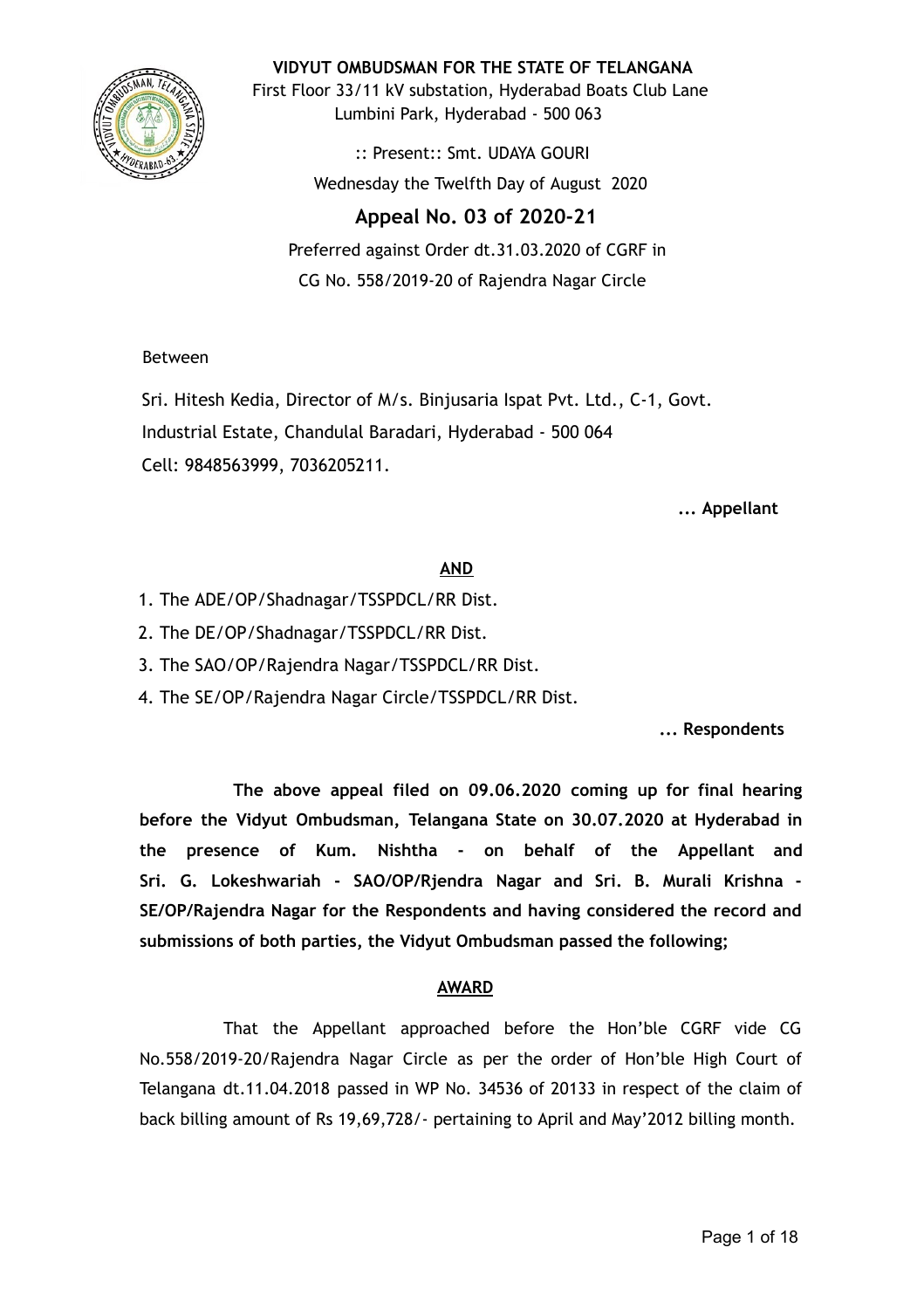The Appellant submitted the following, that the CGRF vide its order dt.31.02.2020 of CG No.558 of 2019-20 rejected the complaint bearing CG No.558/2019-20/Rajendra Nagar Circle without considering and applying its legal mind on the grounds and facts placed by the Appellant. It is pertinent to note that the order dt.31.03.2020 received by the Appellant on 05.06.2020 by post as there was a lockdown in force in the Telangana State from 22.03.2020 to 31.05.2020. Hence this appeal is within the time limit of 45 days from the receipt as prescribed in Clause 3.19(a) of Regulation 3 of 2015.

That the Appellant aggrieved by the order dt.31.02.2020 passed in CG No.558/2019-20 filed this Appeal on the following grounds which are not considered and not applied legal mind properly before passing the final award by the CGRF which are to be considered among others please:-

The Appendix VII of GTCS is prescribed the table as per which the assessment notice for short billing if any is to be ascertained. But the Respondent No.4 made the assessment in violation of said table and on its own procedure.

The Respondent No.4 in its final assessment order taken the consumption recorded in 132 KV sub station and in the consumer meter and arrived the difference for April and May'2012 billing months as follows:-

T

٦

|         |                       | As per 132 KV SS Energy meter reading |           | As per Consumer energy<br>meter   |                           |                       |           |                                      |                              |                             |                                |
|---------|-----------------------|---------------------------------------|-----------|-----------------------------------|---------------------------|-----------------------|-----------|--------------------------------------|------------------------------|-----------------------------|--------------------------------|
| Reading | <b>KWH</b><br>reading | <b>Difference</b>                     | <b>MF</b> | Consump<br>tion with<br><b>MF</b> | <b>KWH</b><br>Read<br>ing | <b>Differ</b><br>ence | <b>MF</b> | Consumpti<br>with<br>on<br><b>MF</b> | Difference In<br>consumption | % of loss of<br>consumption | Assessment<br>of Loss %<br>age |
| 12.11   | 692622.95             |                                       | 200       |                                   | 4330<br>458               |                       | 60        |                                      |                              |                             |                                |
| 01.12   | 714612.19             | 21989.24                              | 200       | 4397848                           | 4405<br>111               | 74653                 | 60        | 4479180                              | $-81332$                     | $-1.85$                     | $-1.85$                        |
| 02.12   | 740660.65             | 26048.46                              | 200       | 5209692                           | 4493<br>496               | 88385                 | 60        | 5305100                              | $-93408$                     | $-1.79$                     | $-1.82$                        |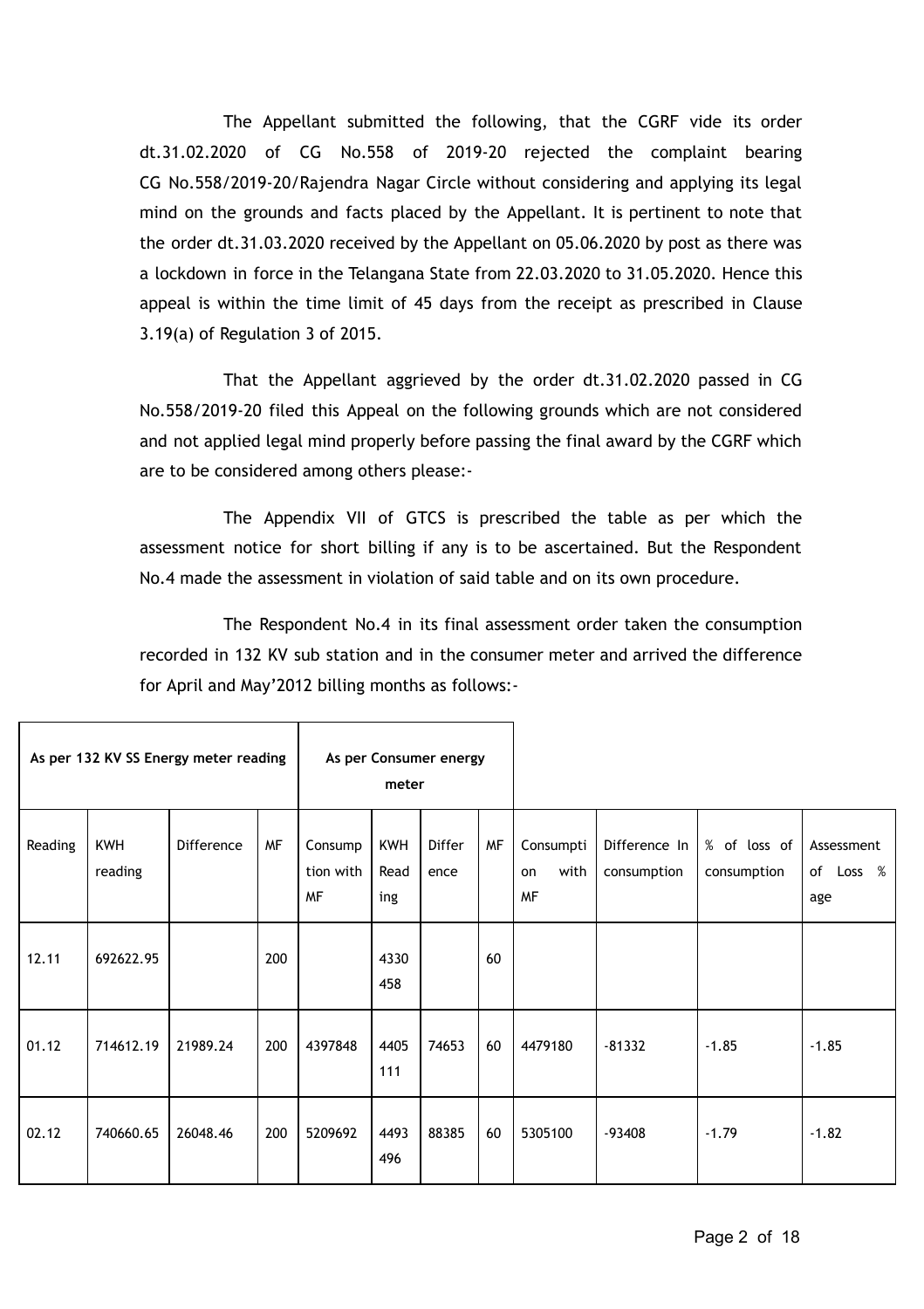| 03.12 | 757699.69 | 17039.04 | 200 | 3407808 | 4551<br>308 | 57812 | 60 | 3468720 | $-60912$ | $-1.79$ | $-1.81$ |
|-------|-----------|----------|-----|---------|-------------|-------|----|---------|----------|---------|---------|
| 04.12 | 777768.16 | 20068.47 | 200 | 4013694 | 4617<br>813 | 66505 | 60 | 3990300 | 23394    | 0.58    | 2.39    |
| 05.12 | 797000.9  | 19232.74 | 200 | 3846548 | 4677<br>410 | 59597 | 60 | 3575820 | 270728   | 7.04    | 8.85    |

In the next table of final assessment order the Respondent No. 4 arrived the short fall units of 436278 in main consumption and 37016 units in TOD based on the Assessment of Loss % age i.e., last column of above table and confirmed the assessment amount of Rs. 19,69,728/- **which is in gross violation of table prescribed in Appendix VII of GTCS**. (It is pertinent to note that the Respondent No. 4 has ignored to give direction to refund the amount collected on excess quantity shown and billed in December, 2011, January, 2012 to March, 2012).

Whereas as per table prescribed in Appendix VII of GTCS in respect of April and May, 2012 the difference ought to have been arrived as follows to assess the short billed:

Τ

Г

٦

|         | As per 132 KV SS Energy meter<br>reading |                   |                                     | Units recorded / billed in<br>the C.C. Bill |                           |                       |                   |                         |                              |                             |                                |
|---------|------------------------------------------|-------------------|-------------------------------------|---------------------------------------------|---------------------------|-----------------------|-------------------|-------------------------|------------------------------|-----------------------------|--------------------------------|
| Reading | KWH<br>reading                           | <b>Difference</b> | M<br>F                              | Consum<br>ption<br>with MF                  | <b>KWH</b><br>Read<br>ing | <b>Differ</b><br>ence | M<br>F            | Consumpti<br>on with MF | Difference In<br>consumption | % of loss of<br>consumption | Assessment<br>of Loss %<br>age |
| 04.12   | 777768.16                                | 20068.47          | $\overline{2}$<br>0<br>$\mathbf{0}$ | 401369<br>$\overline{4}$                    | 4617<br>813               | 66505                 | 6<br>$\mathbf{0}$ | 4250400                 | $-236706$                    | $-5.89$                     | $-5.57$                        |
| 05.12   | 797000.9                                 | 19232.74          | $\overline{2}$<br>0<br>$\mathbf{0}$ | 384654<br>8                                 | 4677<br>410               | 59597                 | 6<br>0            | 3859140                 | $-12592$                     | $-0.33$                     | $-0.33$                        |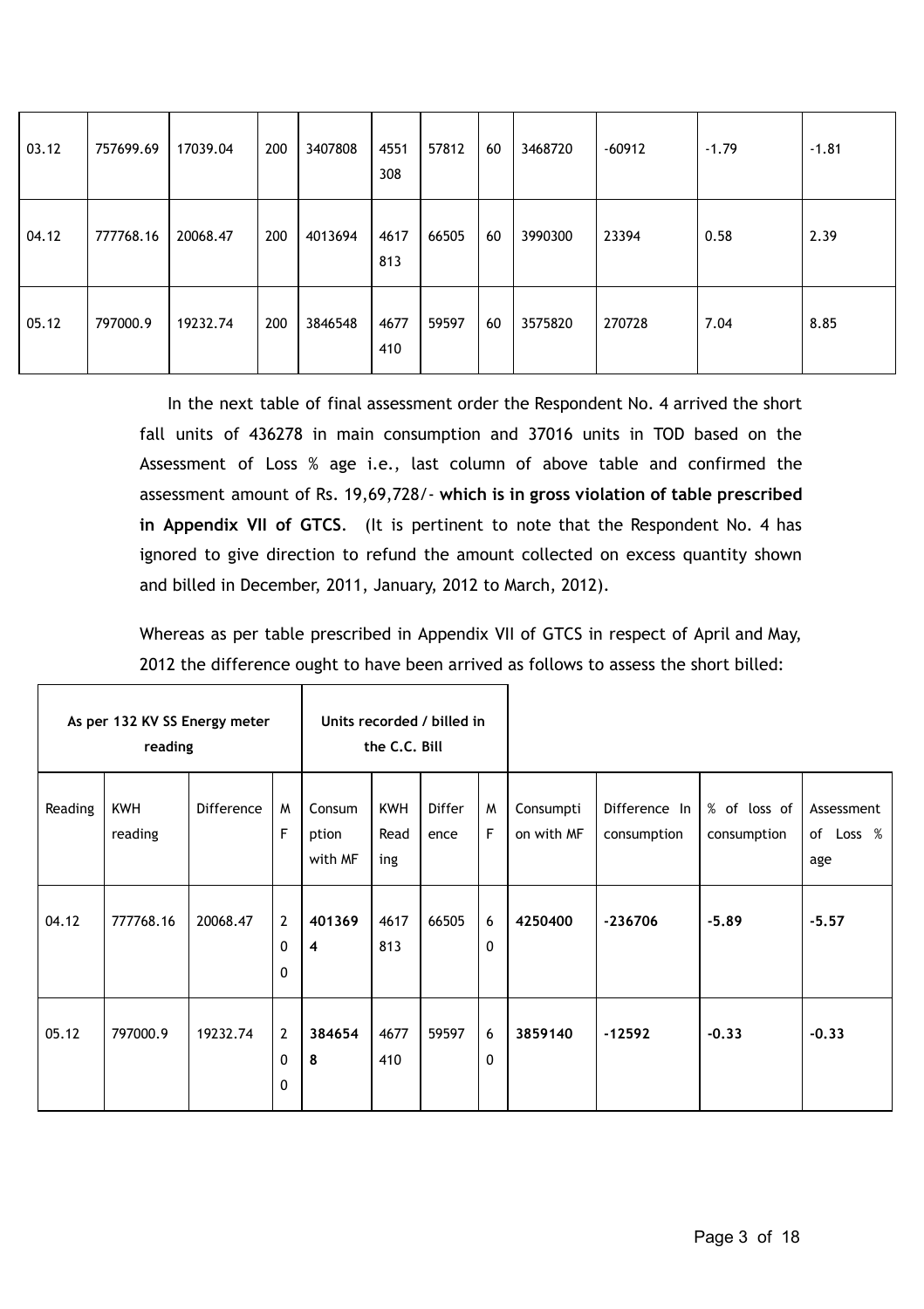Please note that the consumption figure of 4250400 KWH of April, 2012 and 3859140 KWH of May, 2012 are taken from the bills raised by Respondent No. 4 (earlier SE, Mahabubnagar)

1. The Respondent No. 5 before passing the final award not called for the MRT data, details of consumptions KVAH and KWH from the Respondent No. 4 in spite of request of the appellant in its rejoinder dated 18.3.2020. Hence, it is requested to direct the Respondent No. 4 to furnish the same before this Hon'ble Authority; and

# **2. The Respondent No. 5 has not recorded and considered the main and the very important ground in its award which was submitted by the appellant on 21.3.2020 i.e., the table furnished in Appendix VII of GTCS which is against the principles of justice.**

That out of the disputed claim of Rs. 19,69,728/- the appellant has paid the 100% amount on 30.11.2012. After that adjusted 50% from future payment, hence the balance 50% is to be treated as 50% paid against this disputed claim.

That this Hon'ble Authority may be pleased to pass in interim direction Under Clause 3.41 of Regulation 3 of 2015 as there is a threat of disconnection otherwise the appellant will be put into huge irreparable losses.

In view of the above said facts, the appellant pray to this Hon'ble Vidyut Ombudsman for the State of Telangana may be pleased to allow the present appeal directing the Respondents:-

#### **UNDER CLAUSE 3.41 OF REGULATION 3 OF 2015:**

Not to disconnect power supply to the H.T. No. RJN 1910 of appellant pending final decision by the Hon'ble Authority in the present appeal.

#### **UNDER CLAUSE 3.35 OF REGULATION 3 OF 2015:**

1) To Set aside the order dated 31.3.2020 of C.G. No. 558/2019-20/Rajendra Nagar Circle passed by the CGRF.

2) To set aside final assessment order passed by the Respondent No. 4 vide Order No. SE/OP/MBNR/Comml-II/D. No. 905/2013 dated 23.8.2013 consequently the claim of back billing amount of Rs. 19,69,728/- of April and May, 2012 Billing Month;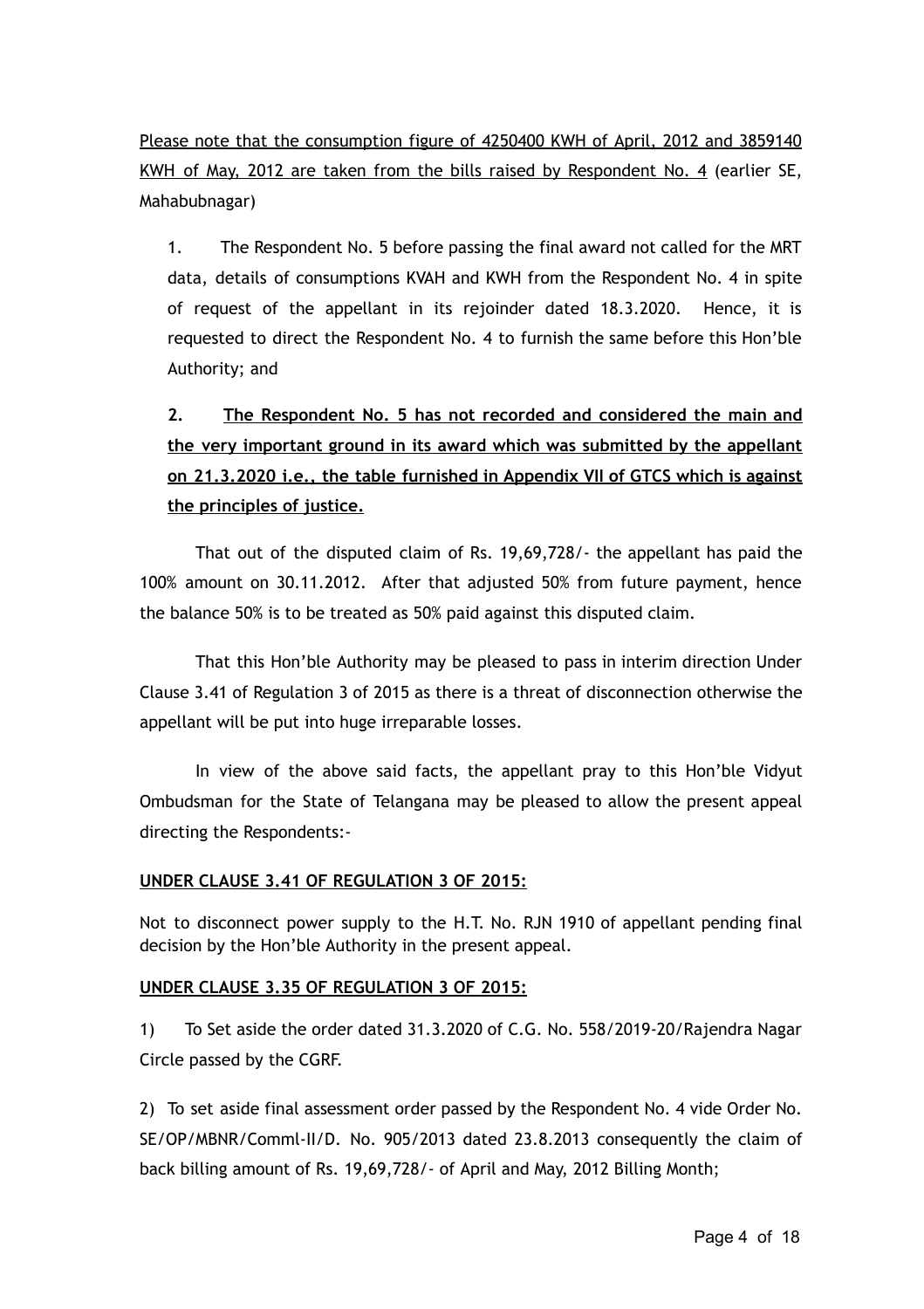3) To refund Rs. 9,84,864/- paid towards 50% of disputed amount along with applicable rate of interest from the date of payment till the date of refund i.e., 24% per annum as prescribed Clause 4.7.3 of Regulation 5 of 2004; and

4) Any such other order or orders as may deem fit and proper by the Hon'ble Vidyut Ombudsman for the State of Telangana under the circumstances of the case, in the interest of justice and fair play.

#### 2. **Written submissions of the Respondents.**

That the complainant in the HT consumer of M/s. Binjusaria Ispat Pvt Ltd., bearing SC No. RJN1910 released on 15.01.2005 under category - 1(A).

Further it is to submit that, the DE/DPE/HT/HYD inspected the service on 05.05.2012 personally and incriminating points observed at the time of inspection:-

- a. Low PT voltage in Y-Phase is observed at TTB and in meter display due to Y-Phase PT Defective.
- b. Consumer availing healthy 3ph supply.
- c. Requested to DE/OP/Jadcherla to arrange to replace all 3 Nos. existing 0.5 class PT's (including defective PT) with 0.2 class PT's.
- d. ON analysis of MRI data it is observed that the Y-Phase PT voltage fell low during the billing months of 04/2012 and 05/2012.

Accordingly the back billing was proposed for Rs 19,69,728/- and the same was levied on 01/2013 CC bill. Further consumers submitted the Appeal to SE/OP/MBNR. After careful examination the SE/OP/MBNR has passed the final order duly confirming the value of back billing amount at Rs

As the voltage is dropping intermittently, to arrive the accurate percentage of loss the consumption pattern of the meter located at 132 KV SS was compared with the consumption pattern of the main meter. Back billing was done based on the percentage of loss.

That the billing will be done based on the main meter consumption of KVAH units for the month, so the billed units cannot be compared with KWH units which were taken to arrive at a loss percentage. Also as there is no comparison is permitted between 132 KV SS and main meter, question of refund does not arise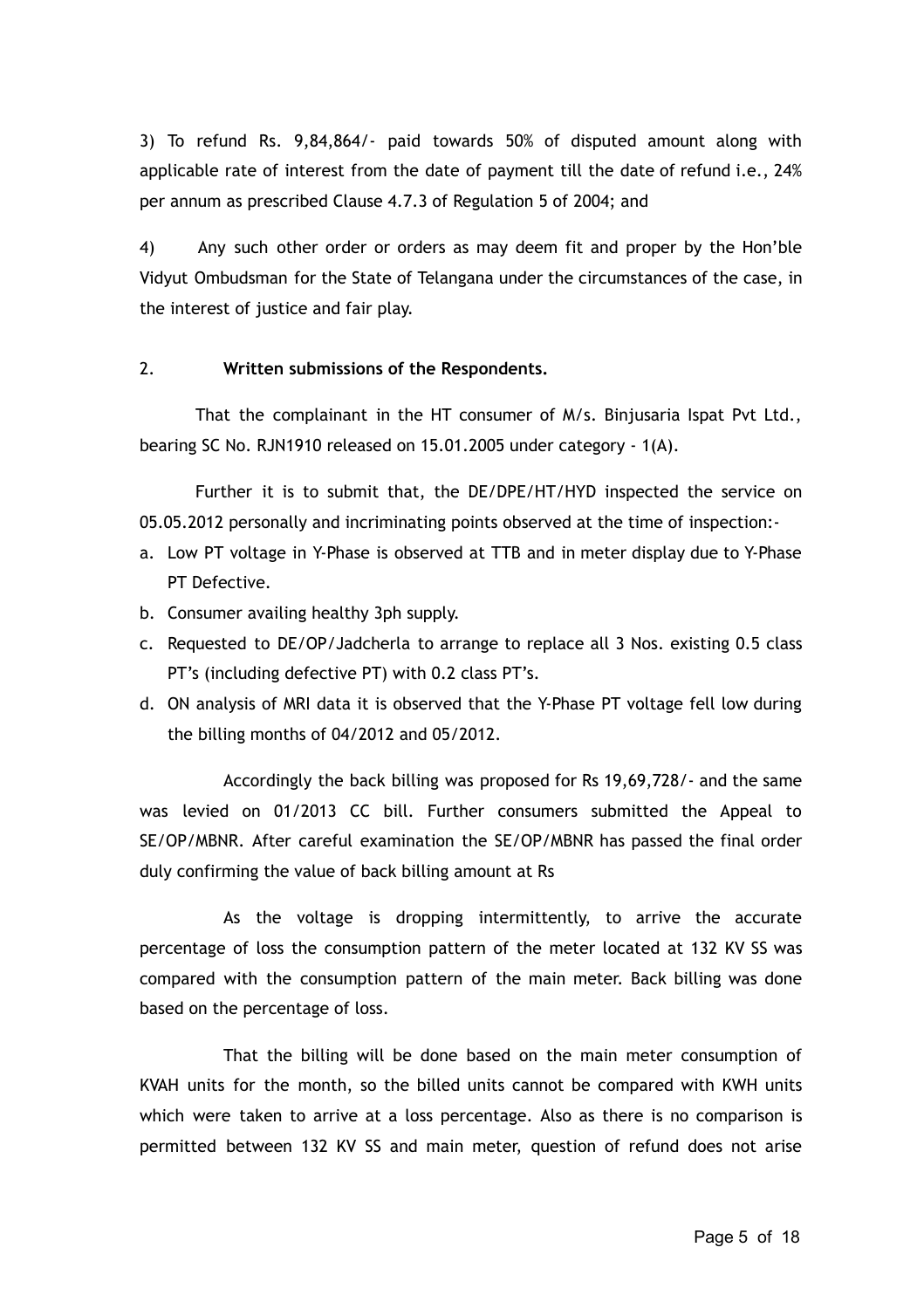where the consumption in 132 KV SS meter is more than the consumption of the main meter.

For the month of 04/2012 to arrive at the loss percentage, KWH consumption in 132 KV SS meter for the month of 04/2012 based on the reading taken on 21.04.2012 was compared with KWH consumption of the main meter. In the CC bill of 04/20122 the KWH units of 4078500 were arrived at based on the KWH reading taken on 22.04.2012. Further on an average consumption of KWH units per dat was 134000 units, so KWH units consumption of 132 KV SS meter arrived at based on the readings taken on 21.04.2012. Further on an average consumption of 132 KV SS meter arrived at based on readings taken on 21.04.2012, cannot be compared with the consumption arrived at based done the readings taken on 22.04.2012. As far as the consumption for the month of 05/2012, it is submitted that KWH consumption of 132 KV SS meter was arrived at based on the KWH readings taken on 18.05.2012 where as CC bill of 05/2012 the KWH Consumption was arrived at based on the reading taken on 22.05.2012. So consumption of different periods cannot be compared.

That the back billing is to be done based on any consecutive 3 month average consumption of healthy period of percentage of loss. In present case voltage was dropping intermittently, to arrive at the accurate loss percentage, consumption pattern of the meter located at 132 KV SS was compared with consumption pattern of the main meter.

In this regard, it is further submitted that the complainant does not have the technical knowledge and is arguing un-necessarily without understanding the issue properly. Hence it is prayed that the Hon'ble Ombudsman may be pleased to vacate the interim orders passed in Interim Order No.2 in MP No. 02 of 2020-21 dt.10.06.2020 and dismiss the grievance of the consumer or pass such other suitable orders in the matter.

3. Rejoinder of the Appellant.

#### **IN REPLY TO PARA NO. 2:**

The Respondent No. 4 along with counter enclosed the Inspection Report as prescribed in Appendix IV B of General Terms and Conditions of Supply. In Column No. 9 the Inspecting Official has to record its observations at the time of inspection. In Column No. 12 he was supposed to ask the consumer to record his statement after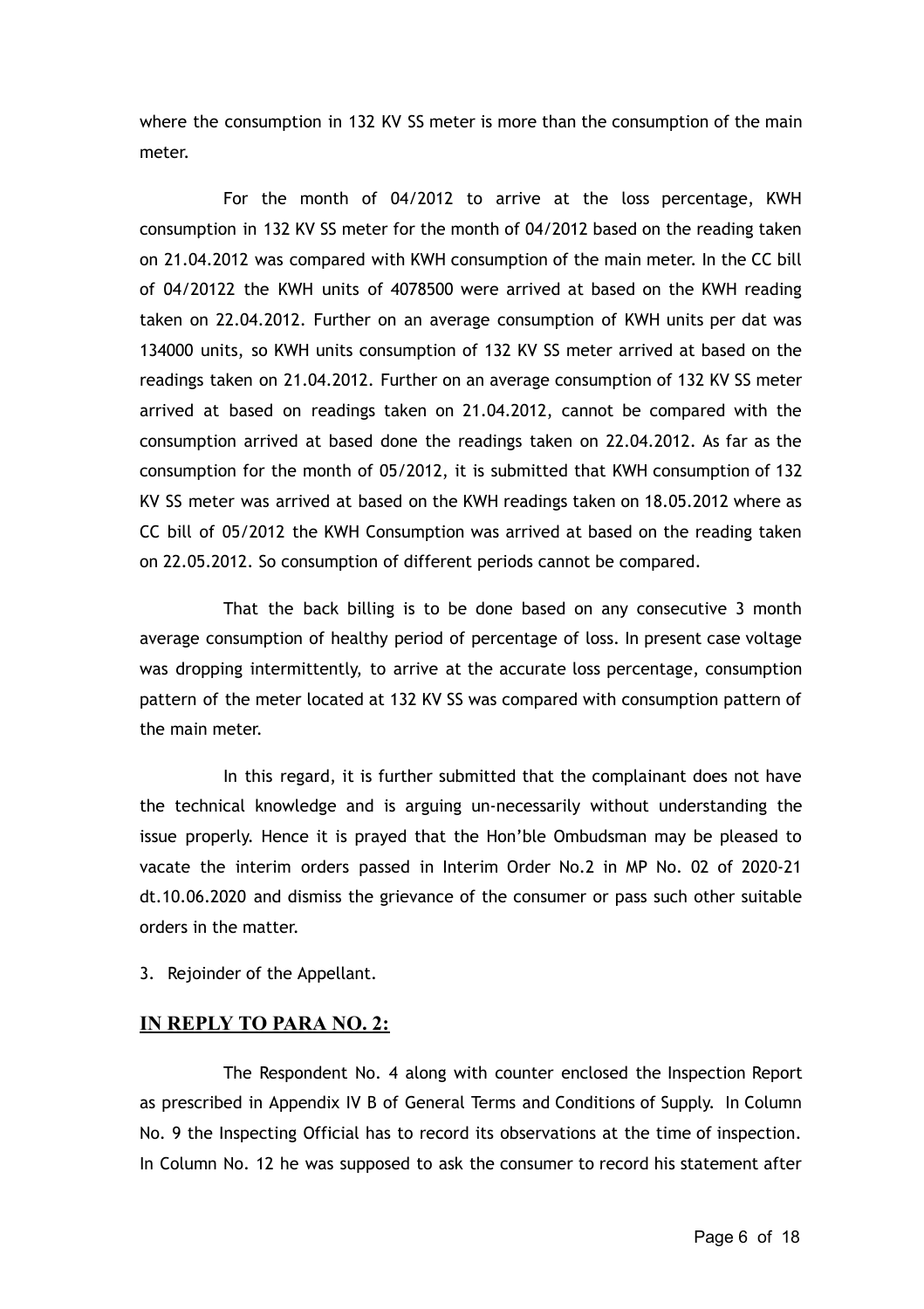explaining all the observations what he observed at the time of inspection to the consumer. But the inspecting official did not inform the consumer and giving notice the consumer inspecting official just taken the signature of Sri Rajesh Pandy who is a Chemical Incharge duly insisting him to write the meter reading figures in the column of Sl. No. 12 who is not having any kind of knowledge of that inspection. The Inspecting Official recorded total 5 points in Sl. No. 9 and without explaining that to Sri Rajesh Pandey just taken signature by forcing him to write meter reading in Sl. No. 12 to complete the formality prescribed in Sl. No. 12 of Appendix VI B of GTCS without knowledge of consumer. Hence, the inspection conducted is illegal and in violation of procedure laid down in said Appendix VI B.

#### **IN REPLY TO PARA NO. 3:**

The Respondent No. 4 vide its order No. SE/OP/MBNR/Comml-II/D. No. 905/2013 dated 23.6.2013 passed the final assessment order for Rs. 19,69,728/- pertaining to the months of April and May, 2012. The Respondent No. 4 while finalizing the assessment first arrived the % of loss by deducting Assessed Units minus recorded unit at page No. 9 of main appeal.

First the Respondent No. 4 arrived the difference of units of 23,394 units with percentage of loss of 2.39% in April, 2012 and 2,70,728 units with percentage of loss of 8.85% in May, 2012. Then on page No 10 he arrived the assessed units of 95,927 units for April, 2012 based on percentage of loss and 3,40,351 units for May, 2012 based on percentage of loss. Then arrived the assessed loss of Rs. 19,69,728/-. The procedure followed by the Respondent No. 4 is not correct, illegal and specifically in violation of table prescribed in Sl. No. 4 of Appendix VII of GTCS. It is pertinent to reiterate that procedure for assessment for short billing is to be followed the following table:-

| Period | Connected  | <b>Units</b> | <b>Units</b> | <b>Units</b> | Value of  | Value of     |
|--------|------------|--------------|--------------|--------------|-----------|--------------|
|        | Load /     | Assessed     | Recorded     | short        | energy    | demand short |
|        | Contracted |              |              | billed       | short     | billed       |
|        | Max        |              |              |              | billed at |              |
|        | Demand     |              |              |              | the       |              |
|        |            |              |              |              | normal    |              |
|        |            |              |              |              | Rate.     |              |
|        |            |              |              |              |           |              |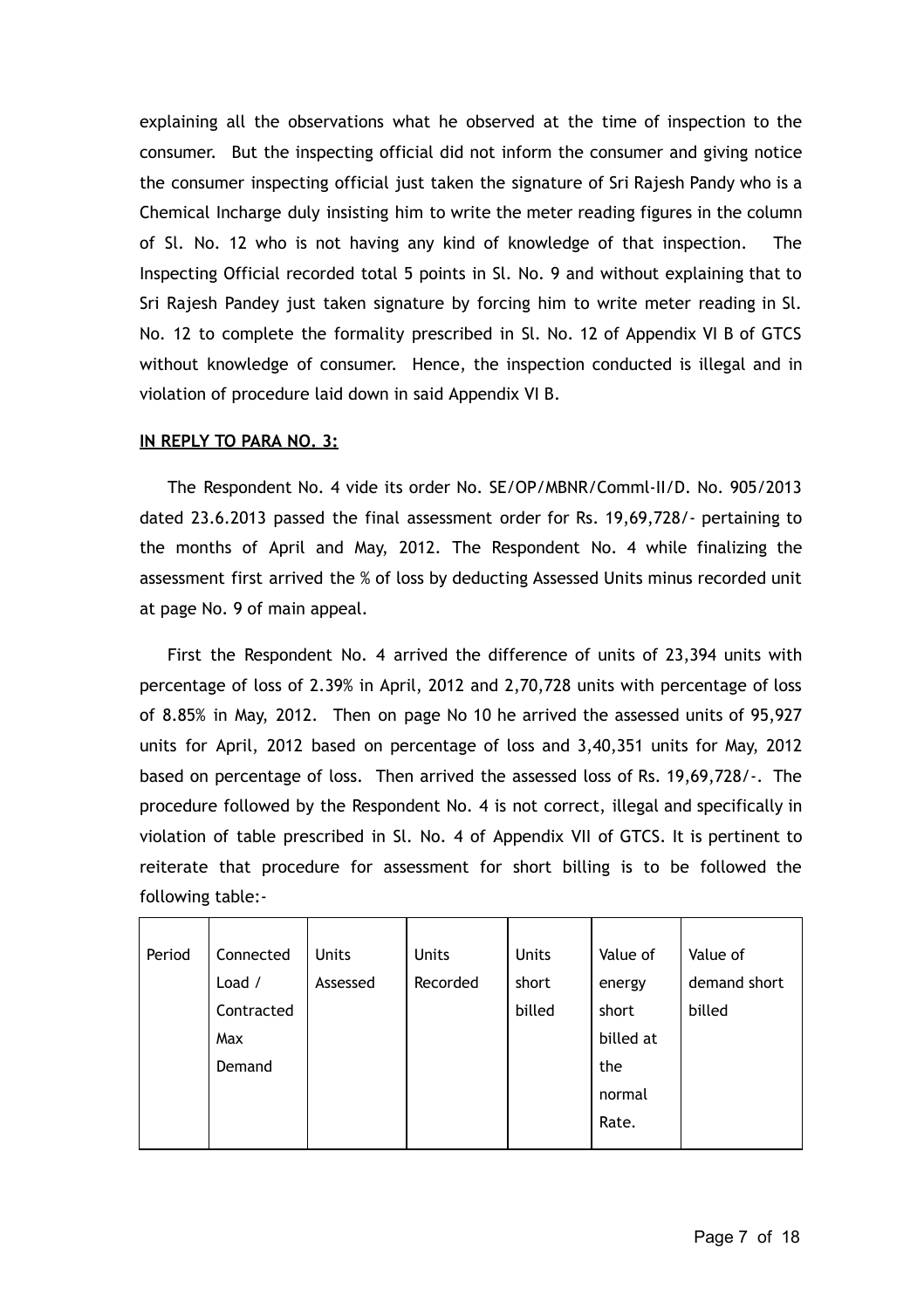Hence, the procedure followed by the Respondent No. 4 for arriving the final assessment amount is not correct, illegal and in violation of above said table more specifically.

#### **IN REPLY TO PARA NO. 4 Sl. No. 2 PARA 1 AND 2:**

The statement of Respondent No. 4 is on its own assumption as per his convenient. The Respondent No. 4 is not competent to decided any policy matter. Hence, the statement is illegal and liable to be set aside.

#### **IN REPLY TO PARA NO. 4 Sl. No. 2 PARA 3:**

The Statement of Respondent No. 4 is contrary. For claiming the short units billed he compare the consumption of meter reading of Sub Station with consumer meter reading and for the purpose of refund his statement is that the same reading can not be compare and question of refund does not arise. **This statement of Respondent No. 4 is on his own assumption and do not have any statue to support.** Hence, the same is not correct, illegal and liable to be set aside.

#### **IN REPLY TO PARA NO. 4 Sl. No. 2 PARA 4:**

**This statement of Respondent No. 4 is on his own assumption, do not have any statue to support more specifically the same is in violation of table prescribed in Sl. No. 4 of Apendix VII of GTCS given above and are based on his own calculation.** Hence, the same is not correct, illegal and liable to be set aside.

#### **IN REPLY TO PARA NO. 4 Sl. No. 3:**

The Respondent No. 4 ought to have sent the meter for MRT Lab Testing as prescribed in Clause 7.5.1.2 of GTCS which was not complied. Hence, without obtaining the MRT Lab Testing report finalizing the Assessment Order is not correct, illegal and liable to be set aside.

#### **IN REPLY TO PARA NO. 5:**

The statement of Respondent No. 4 is not relevant to the cause raised in the present appeal hence to be ignored.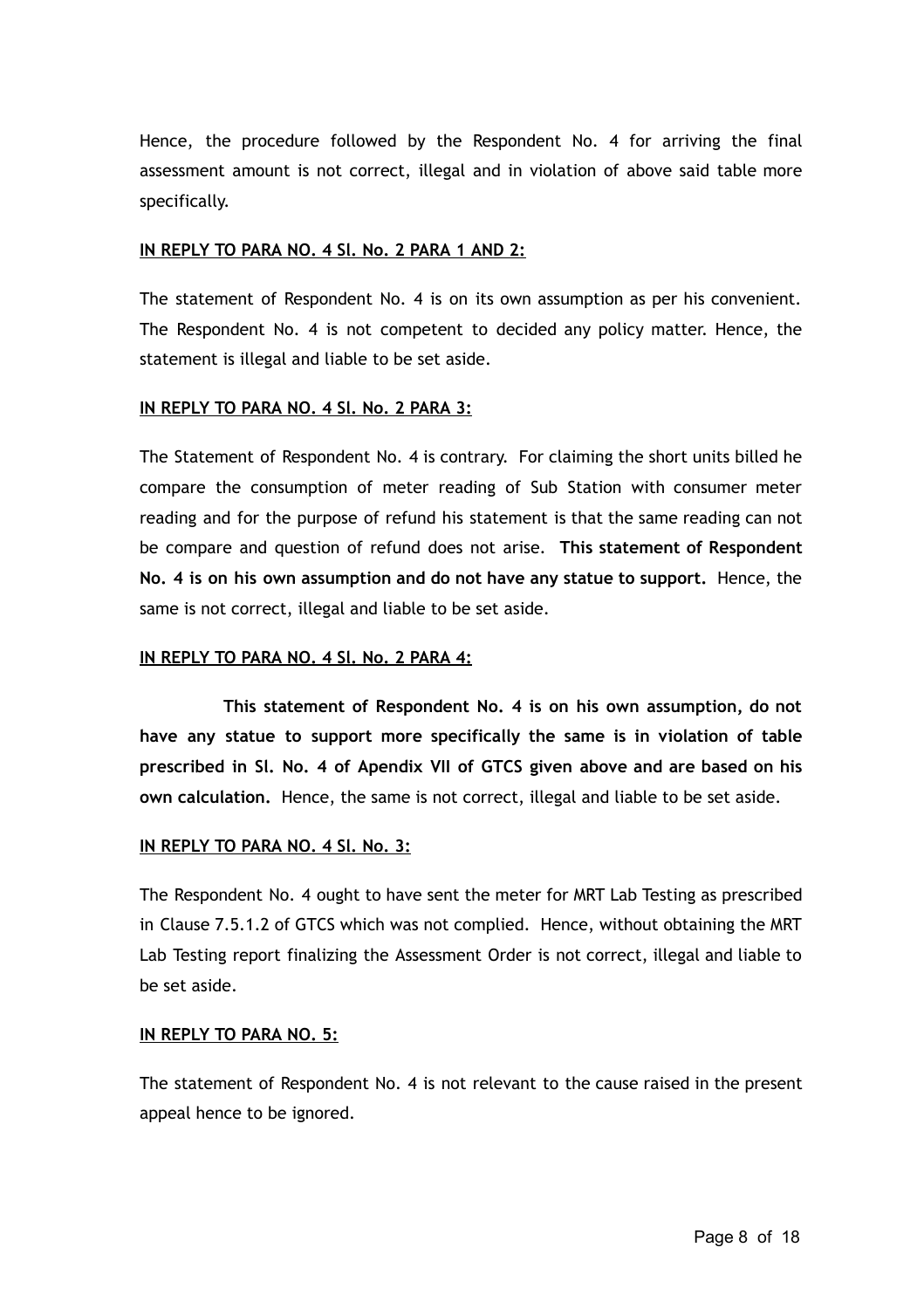#### **IN REPLY TO PARA NO. 6:**

The Respondent No. 4 does not have commercial and legal knowledge and is trying to confuse the appellant and to this Hon'ble Authority which is established in the above explanations along with evidence.

#### 4. **WRITTEN ARGUMENTS FILED ON BEHALF OF APPELLANT**

The present appeal is filed by the appellant in respect of claim of back billing of Rs. 19,69,728/- pertaining to the April and May, 2012 Billing Months in violation of the following:-

The Appendix VII Sl. No. 4 prescribed the procedure for arriving the short billed quantity. The Column No. 3 is units assessed, Column No. 4 is units recorded and Column No. 5 is units short billed. It is pertinent note here that the Respondent No. 4 considered the units assessed as per the consumption of 132 KV Sub Station meter consumption. Units recorded are to be considered as billed in the C.C. Bill of April and May, 2012 Billing Months. Accordingly, the difference of Column No. 3 and 4 shall be short or excess billed in Column No. 5.

As per table assessment should have bee as follows for April and May, 2012 Billing Months:-

| Period       | Connected        | Units    | Units    | Units short | Value<br>of  | Value<br>of  |
|--------------|------------------|----------|----------|-------------|--------------|--------------|
|              | $\prime$<br>Load | Assessed | Recorded | billed      | energy       | demand       |
|              | Contracted       |          |          |             | short billed | short billed |
|              | Max Demand       |          |          |             | the<br>at    |              |
|              |                  |          |          |             | normal       |              |
|              |                  |          |          |             | Rate.        |              |
|              |                  |          |          |             |              |              |
| April,       |                  | 4013694  | 4078500  | $-64806$    |              |              |
| 2012         |                  |          |          |             |              |              |
|              |                  |          |          |             |              |              |
| May,<br>2012 |                  | 3846548  | 3930480  | $-83932$    |              |              |
|              |                  |          |          |             |              |              |

NOTE: 1. Please note that the figures of consumption are KWH consumption.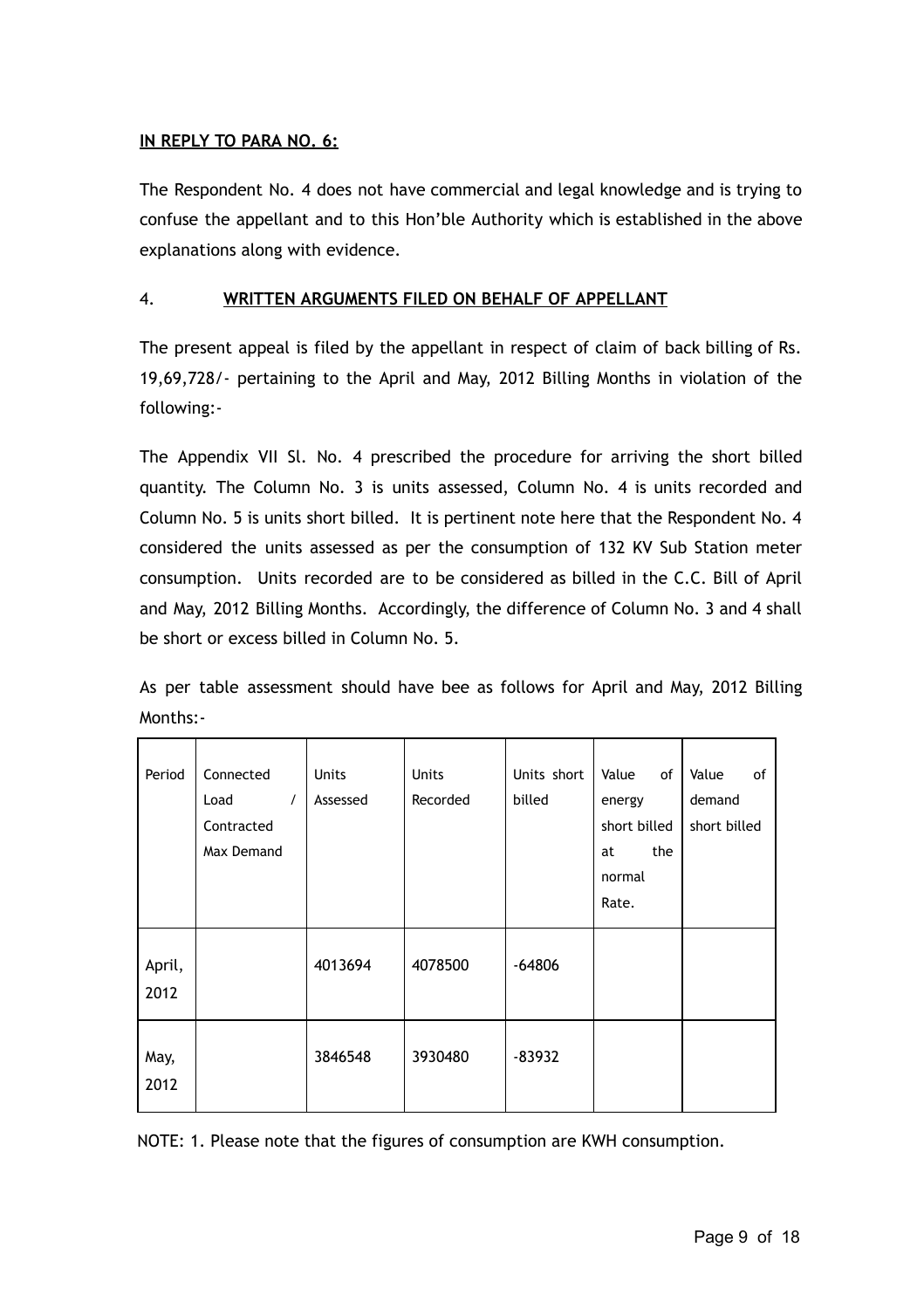2. Units assessed taken from the 132 KV Sub Station consumption as informed by the Respondent N. 4 and units recorded taken from Appellant C.C. Bills. In view of the above statement the question of back billing does not arise as the Column No. 5 is showing negative figure. In fact the Respondent No. 4 ought to have consider the same for refund of excess amount claimed in respective Billing Months.

Apart from above stated facts the Respondent No. 4 has passed the final assessment order without complying the procedure laid down in Clause No. 7.5.1 of GTCS and without following the procedure laid down in Sl. No. 4 of Appendix VII of GTCS. Hence, the appellant pray to this Hon'ble Authority to allow the appeal as prayed for.

#### **Heard both sides.**

#### **Issues**

5. In the face of the said contentions by both sides the following issues are framed:-

- 1. Whether the Final Assessment Order of the SE/OP/Mahaboobnagar towards backbilling of Rs.16,69,720/- consequent to defective PT (Potential Transformer) is liable to be set aside?.
- 2. Whether the Assessment towards back billing is in violation of Appendix-VII of the **GTCS**
- 3. To what relief ?

#### **Issues 1 & 2**

**6.** M/s. Binjusaria India Pvt. Ltd., with HT SC No. RJN 1910 (Old No. MBN 627) with a CMD 9990 KVA has pleaded to set aside Final Assessment Order of the Respondent No.4 SE/OP/Mahaboobnagar, Order No. SE/OP/MBNR/Comm-II/D.No.905/2013 dt.23.08.2013, in respect of back billing towards defective PT, assessed for an amount of Rs 19,69,720/-.

The impugned final assessment order is passed consequent to provisional assessment order based on the inspection of the DE/DPE, wherein it was stated that in Y Phase PT Voltage was low in meter display and TTB (Terminal Test Box) as well, due to Y phase PT defect, the voltages noted were less compared with actual values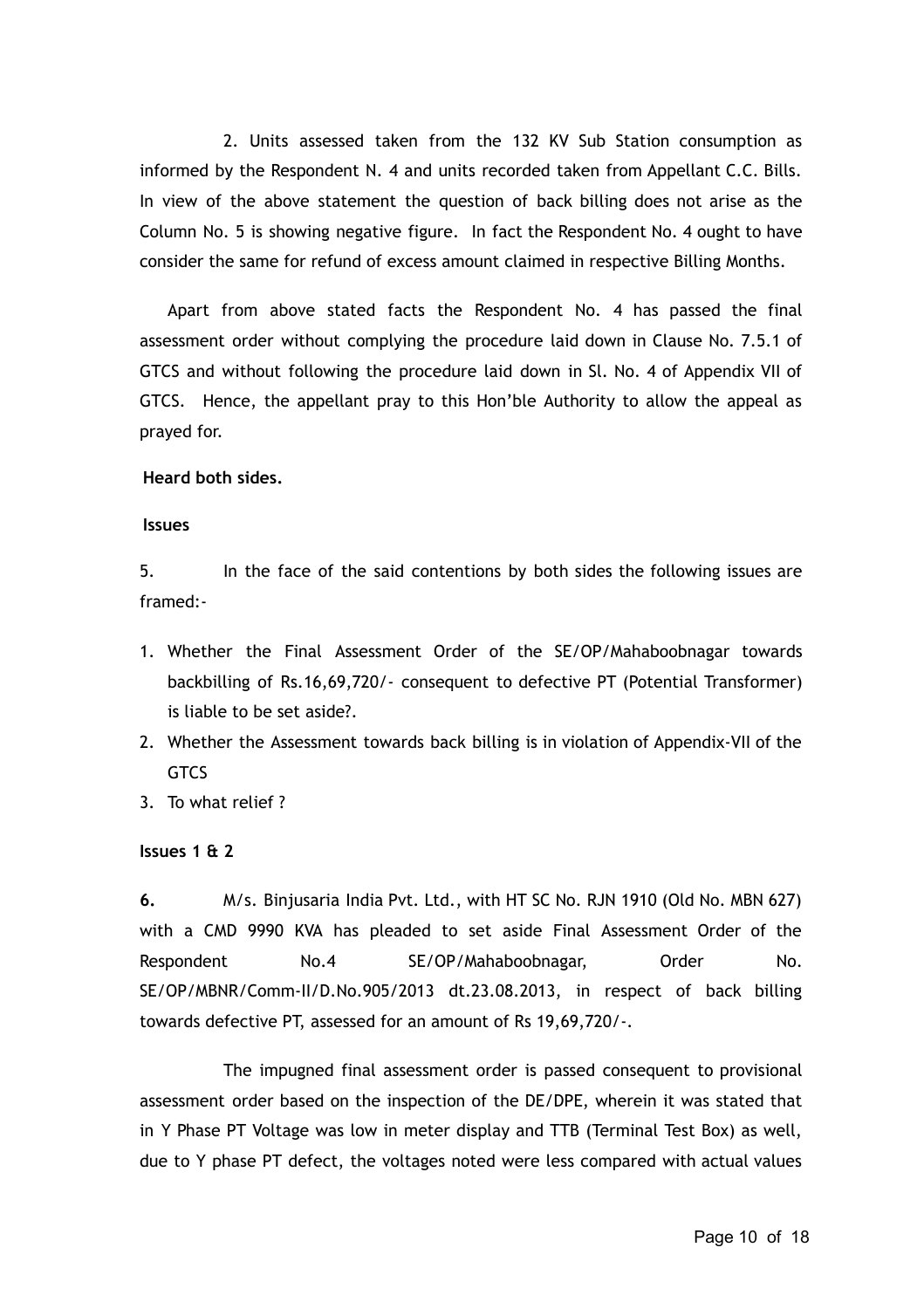at the consumer end having healthy 3 phase supply. The Respondents held that in the analysis of MRI data it was observed that Y phase PT voltage intermittently fell low during the billing month of 4/2012 and 5/2012. That an amount of Rs 19,69,728/- was stated to be revenue losses due to defect in Y Phase PT. The Appellant filed Appeal against the provisional assessment amount of Rs 19,69,728/- before the SE/OP/Mahaboobnagar. After examining the Appeal, the SE/OP/Mahaboobnagar issued the Final Assessment Order, vide Lr.No.SE/OP/MBNR/Comm-II/D.No.905/2013 dt.23.08.2013, confirming the liability of revenue loss of Rs 19,69,728/-. Notwithstanding the above Final Assessment Order, the Appellant filed WP No. 34536 of 2013, in the Hon'ble High Court of Judicature at Hyderabad for the State of Telangana and the State of Andhra Pradesh. The Hon'ble High Court was pleased to dispose of the Appeal 11.04.2018, directing the Appellant/Petitioner to re-submit annexure P-I to the CGRF and the CGRF were directed to dispose of the grievance as expediting as possible within 3 months.

7. In the meanwhile, the Appellant initially paid the total assessment amount of 19,69,728/- on 30.11.2013, later owing to interim direction under WPMP No. 4296 of 2013 in WP No. 34536 of 2013 dt.03.12.2013, of the Hon'ble High Court, with a direction to pay 50% of the back billing amount, deducted the 50% of the assessed amount from the 12/2013 CC bill.

However the Appellant filed a petition before the CGRF for withdrawal of the Final Assessment order of Rs 19,69,728/-. The CGRF disposed of the Appeal rejecting the plea of the Appellant, directing that the Final Assessment Order is correct and liable to be paid. Aggrieved by the above order, the Appellant filed the present Appeal to set aside the FAO of the Respondents No.4 and refund the paid amount with applicable interest till the date of refund, i.e. @24% Per Annum as per Clause 4.7.3 of Regulation 5 of 2004.

8. The dispute is in regard to assessment of shortfall of consumption consequent to observation of the DE/DPE, who inspected the service connection on 05.05.2012, over the defective Y-Phase PT. The Respondents claimed that the Low PT voltage was observed at TTB(Terminal Test Box) and also in the meter display, at the same time the consumer was availing healthy 3 phase supply, meaning the meter was recording less consumption compared with actual consumption utilized by the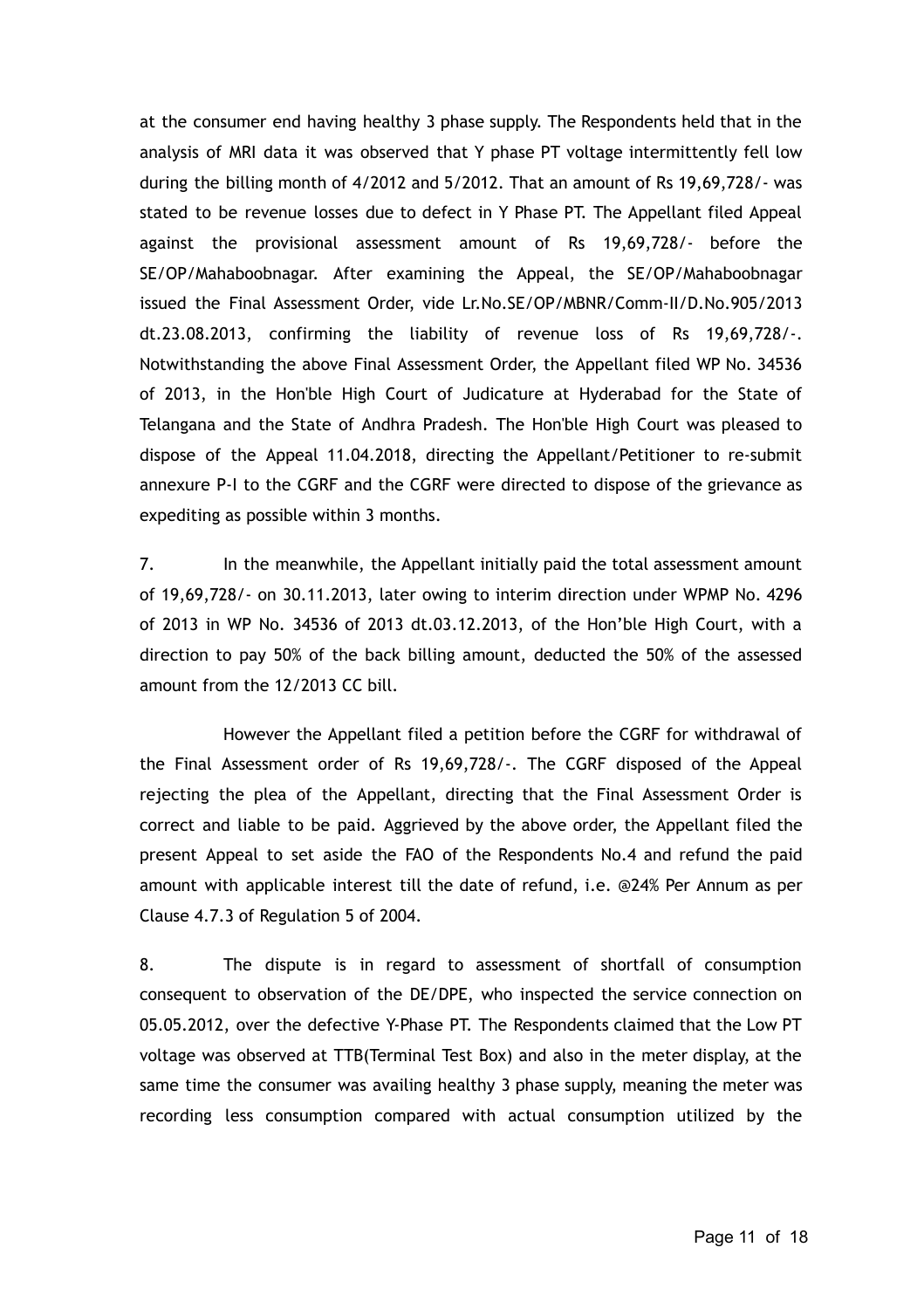Appellant service. The voltage recorded in the meter as per the inspection report is given below:-

| Meter           |       |                |        | TTB |      |            |     |           |       |  |  |
|-----------------|-------|----------------|--------|-----|------|------------|-----|-----------|-------|--|--|
| Ph <sub>1</sub> | 66.2V | L1             | 0.639A | Vry | 38V  | Vrn        | 63V | <u>Ir</u> | 0.17A |  |  |
| Ph <sub>2</sub> | 46.5V | L <sub>2</sub> | 0.621A | Vyb | 39V  | Vyn        | 45V | Ιy        | 0.18A |  |  |
| Ph <sub>3</sub> | 65.9V | L <sub>3</sub> | 0.640A | Vbr | 111V | <b>Vbn</b> | 63V | Ib        | 0.20A |  |  |

The defective PT(Potential Transformer) was replaced on 18.05.2012, with final readings as KWH: 4677410, KVAH: 4755802. The inspecting officer DE/DPE concluded the units lost due to above is 436278 main units and 37016 as TOD units, resulting in assessment of revenue losses to the extent of Rs 19,69,728/- which is given below ;-

| Main energy (KWH)                                                                |
|----------------------------------------------------------------------------------|
| No of shortfall units to be back billed $= 436278$                               |
| Back billed amount@ Rs $4.43$ /units = $437278 \times$ Rs $4.43$ = Rs 1932712.00 |
| TOD Energy (KWH)                                                                 |
| No. of shortfall units to be back billed $=$ 37016                               |
| Back billed amount @ Rs 1.00/unit = 37016 X Rs 1.00 = Rs 37016.00                |
| Main Energy + TOD Energy = Rs 1932712.00 + 37016 = Rs 19,69,728.00               |
| (Rupees Nineteen Lakhs Sixty Nine Thousand Seven Hundred and Twenty Eight)       |

The Respondent No.4, SE/OP/MBNR, vide his written submission held that on further analysis of the MRI (Meter reading instrument) data, disclosed that Y-Phase PT Voltage intermittently fell low during the billing months of 04/2012 to 05/2012, accordingly Rs 19,69,728/- was levied in 01/2013 CC bill, on shortfall consumption of 436278 as main units and 37016 as TOD units.

9. The Appellant basically opposed the procedure adopted by the Respondents in assessing the shortfal units, though there was no opposition to the fact that the Y-Phase PT was defective. It was claimed that the Respondents assessed back billing in the procedure of their own in violation of the GTCS Appendix VII, which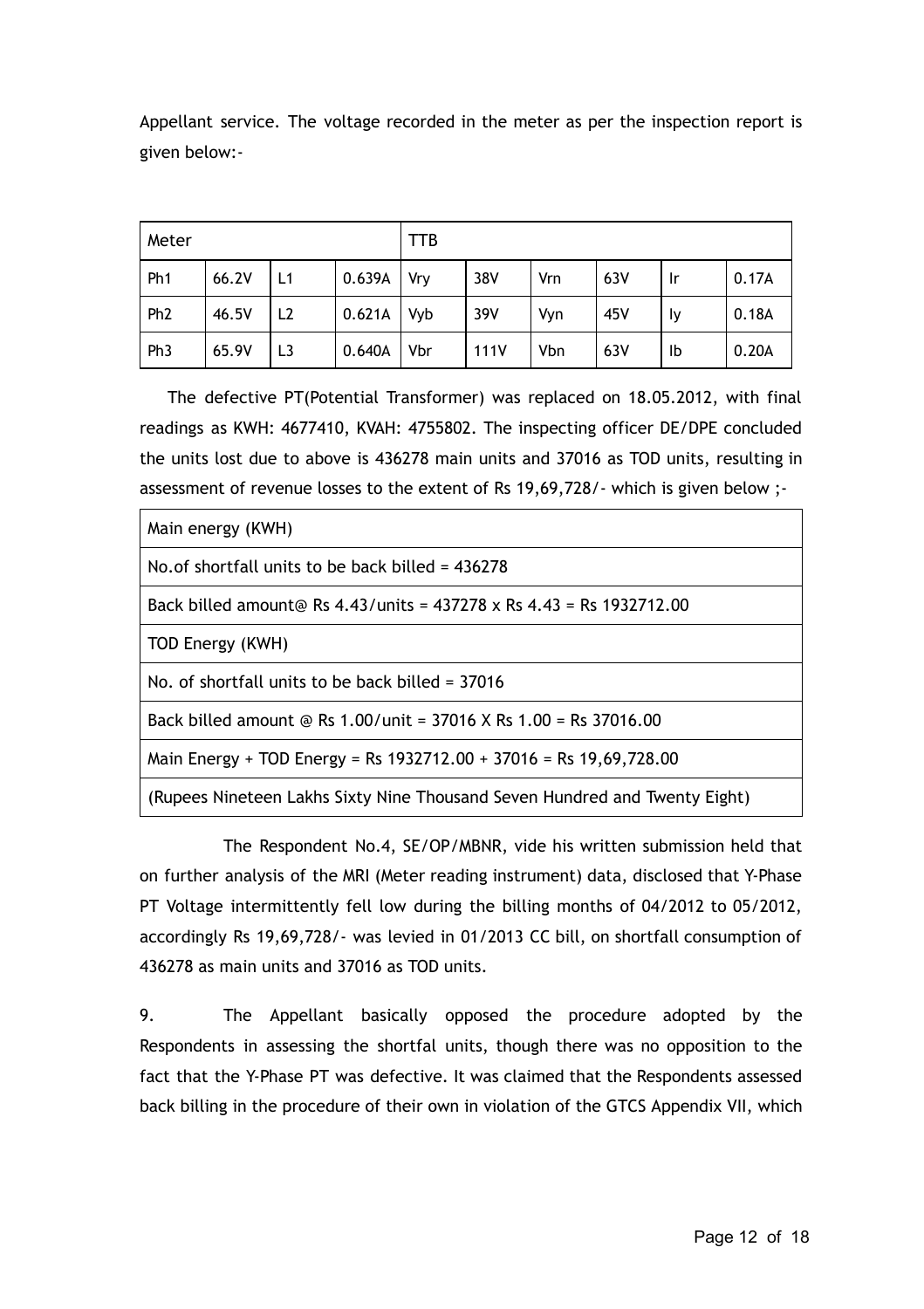envisages assessment for short billing, in cases related to defect in the meter (here PT is also accessory of the meter as per Clause 2.3.37 of the GTCS).

Before going to the claim of the Appellant, the procedure adopted by the Respondents is that due to the defect in the meter, voltage in Y phase was dropping intermittently. Due to the dropping of voltage in Y phase consumption cannot be recorded accurately in the main meter (which was located in the consumer premises), as such consumption pattern of reference meter i.e. 132 KV SS was compared with consumption pattern of main meter to arrive at the percentage only. As the voltage is dropping intermittently, to arrive the accurate percentage of loss the consumption pattern of the meter located at 132 KV SS was compared with the consumption pattern of the main meter. Back billing was done based on the percentage of loss.

That the billing will be done based on the main meter consumption of KVAH units for the month, so the billed units cannot be compared with KWH units which were taken to arrive at a loss percentage. For the month of 04/2012 to arrive at the loss percentage, KWH consumption in 132 KV SS meter for the month of 04/2012 based on the reading taken on 21.04.2012 was compared with KWH consumption of the main meter. In the CC bill of 04/20122 the KWH units of 4078500 were arrived at based on the KWH reading taken on 22.04.2012. Further on an average consumption of KWH units per dat was 134000 units, so KWH units consumption of 132 KV SS meter arrived at based on the readings taken on 21.04.2012. Further on an average consumption of 132 KV SS meter arrived at based on readings taken on 21.04.2012, cannot be compared with the consumption arrived at based done the readings taken on 22.04.2012. As far as the consumption for the month of 05/2012, it is submitted that KWH consumption of 132 KV SS meter was arrived at based on the KWH readings taken on 18.05.2012 where as CC bill of 05/2012 the KWH Consumption was arrived at based on the reading taken on 22.05.2012. So consumption of different periods cannot be compared.

Brief details of the Assessment is placed below:-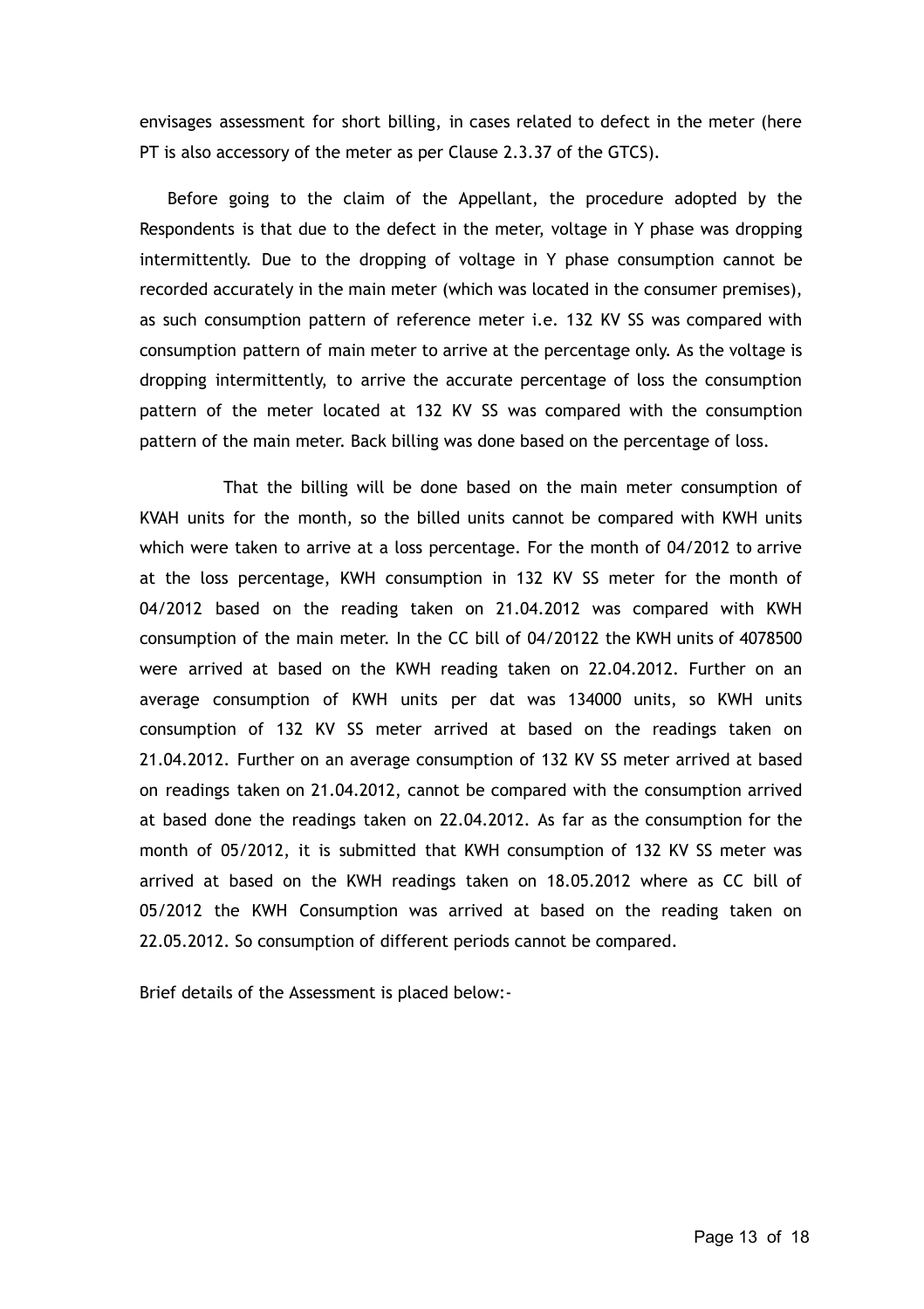|         |                       | As per 132 KV SS Energy meter reading |           | As per Consumer energy<br>meter   |                           |                |           |                                      |                              |                             |                                |
|---------|-----------------------|---------------------------------------|-----------|-----------------------------------|---------------------------|----------------|-----------|--------------------------------------|------------------------------|-----------------------------|--------------------------------|
| Reading | <b>KWH</b><br>reading | Difference                            | <b>MF</b> | Consump<br>tion with<br><b>MF</b> | <b>KWH</b><br>Read<br>ing | Differ<br>ence | <b>MF</b> | Consumpti<br>with<br>on<br><b>MF</b> | Difference In<br>consumption | % of loss of<br>consumption | Assessment<br>of Loss %<br>age |
| 12.11   | 692622.95             |                                       | 200       |                                   | 4330<br>458               |                | 60        |                                      |                              |                             |                                |
| 01.12   | 714612.19             | 21989.24                              | 200       | 4397848                           | 4405<br>111               | 74653          | 60        | 4479180                              | $-81332$                     | $-1.85$                     | $-1.85$                        |
| 02.12   | 740660.65             | 26048.46                              | 200       | 5209692                           | 4493<br>496               | 88385          | 60        | 5305100                              | $-93408$                     | $-1.79$                     | $-1.82$                        |
| 03.12   | 757699.69             | 17039.04                              | 200       | 3407808                           | 4551<br>308               | 57812          | 60        | 3468720                              | $-60912$                     | $-1.79$                     | $-1.81$                        |
| 04.12   | 777768.16             | 20068.47                              | 200       | 4013694                           | 4617<br>813               | 66505          | 60        | 3990300                              | 23394                        | 0.58                        | 2.39                           |
| 05.12   | 797000.9              | 19232.74                              | 200       | 3846548                           | 4677<br>410               | 59597          | 60        | 3575820                              | 270728                       | 7.04                        | 8.85                           |

Whereas, based on the Appendix VII of the GTCS Appellant claimed the difference of units in respect of April & May 2012 as following:-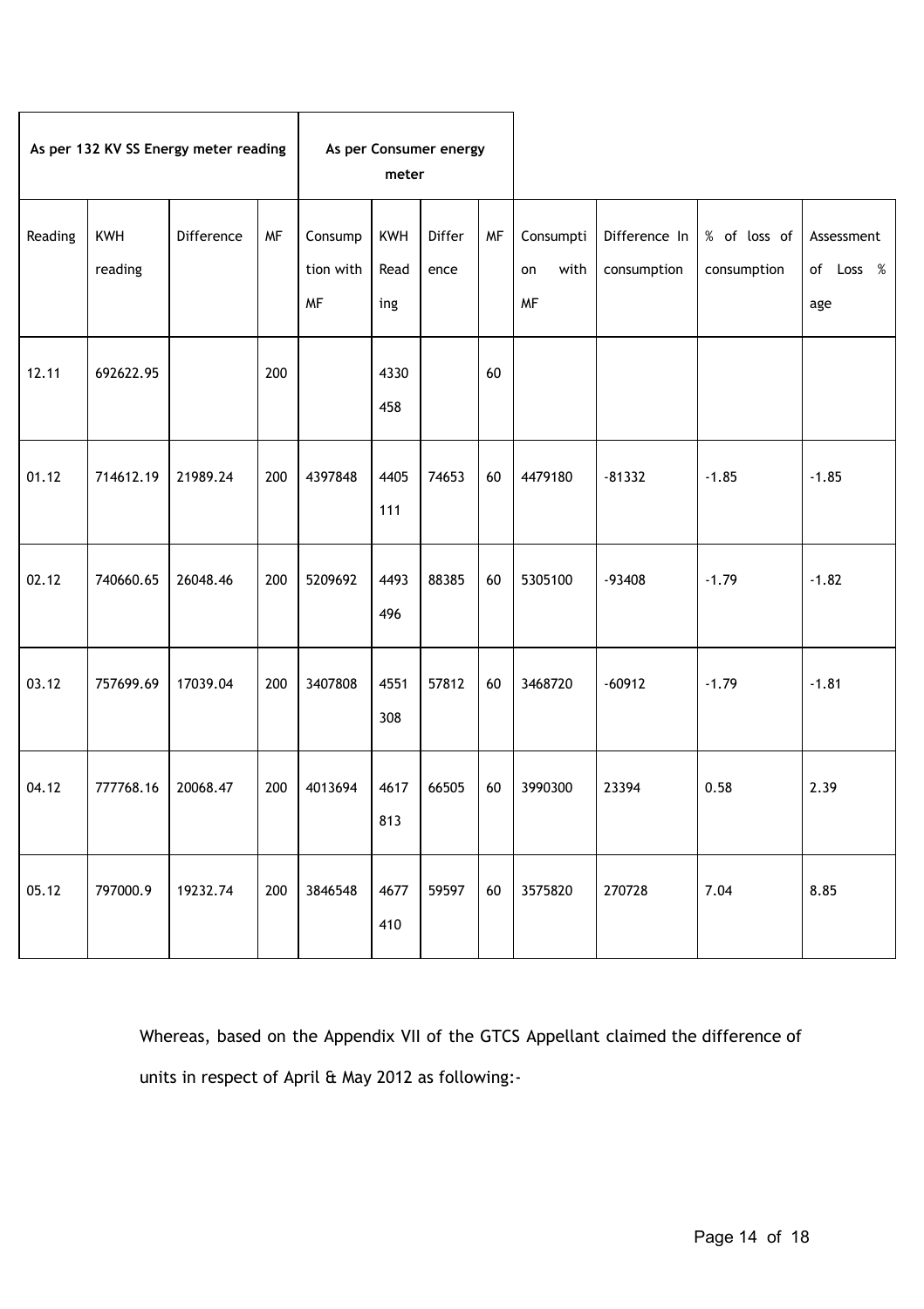|         | As per 132 KV SS Energy meter<br>reading |                   |                                     | Units recorded / billed in<br>the C.C. Bill |                           |                       |        |                         |                              |                             |                                |
|---------|------------------------------------------|-------------------|-------------------------------------|---------------------------------------------|---------------------------|-----------------------|--------|-------------------------|------------------------------|-----------------------------|--------------------------------|
| Reading | <b>KWH</b><br>reading                    | <b>Difference</b> | M<br>F                              | Consum<br>ption<br>with MF                  | <b>KWH</b><br>Read<br>ing | <b>Differ</b><br>ence | M<br>F | Consumpti<br>on with MF | Difference In<br>consumption | % of loss of<br>consumption | Assessment<br>of Loss %<br>age |
| 04.12   | 777768.16                                | 20068.47          | $\overline{2}$<br>0<br>$\mathbf{0}$ | 401369<br>$\overline{4}$                    | 4617<br>813               | 66505                 | 6<br>0 | 4250400                 | $-236706$                    | $-5.89$                     | $-5.57$                        |
| 05.12   | 797000.9                                 | 19232.74          | $\overline{2}$<br>0<br>0            | 384654<br>8                                 | 4677<br>410               | 59597                 | 6<br>0 | 3859140                 | $-12592$                     | $-0.33$                     | $-0.33$                        |

The Appellant claimed that the shortfall units assessed by the Respondents 436278 units in Main consumption and 37016 units in TOD consumption are based on the Assessment of % loss in last column of the table and confirmed the amount of Rs 19,69,728/-, which is gross violation of table prescribed in Appendix VII of GTCS.

When compared with both the assessments of the Respondents and Appellant, there is a gross difference in the adopted consumed units of the meter. The consumption taken for the month of 04/2012 and 05/2012 months, by the Respondents 3990300 and 357820 KWH units respectively, whereas the Appellant claimed was 4250400 and 3859140 KWH units, but the perusal of both months CC bills shows that the Appellant has wrongly taken the KVAH units instead of KWH units. In the CC bills 4250400 and 3859140 are the KVAH units.

10. The Appellant further claimed that Respondents had not given any MRI data, details of consumption KVAH and KWH. The Respondent No.4, SE/OP//MBNR submitted that all the details are enclosed with their written submissions.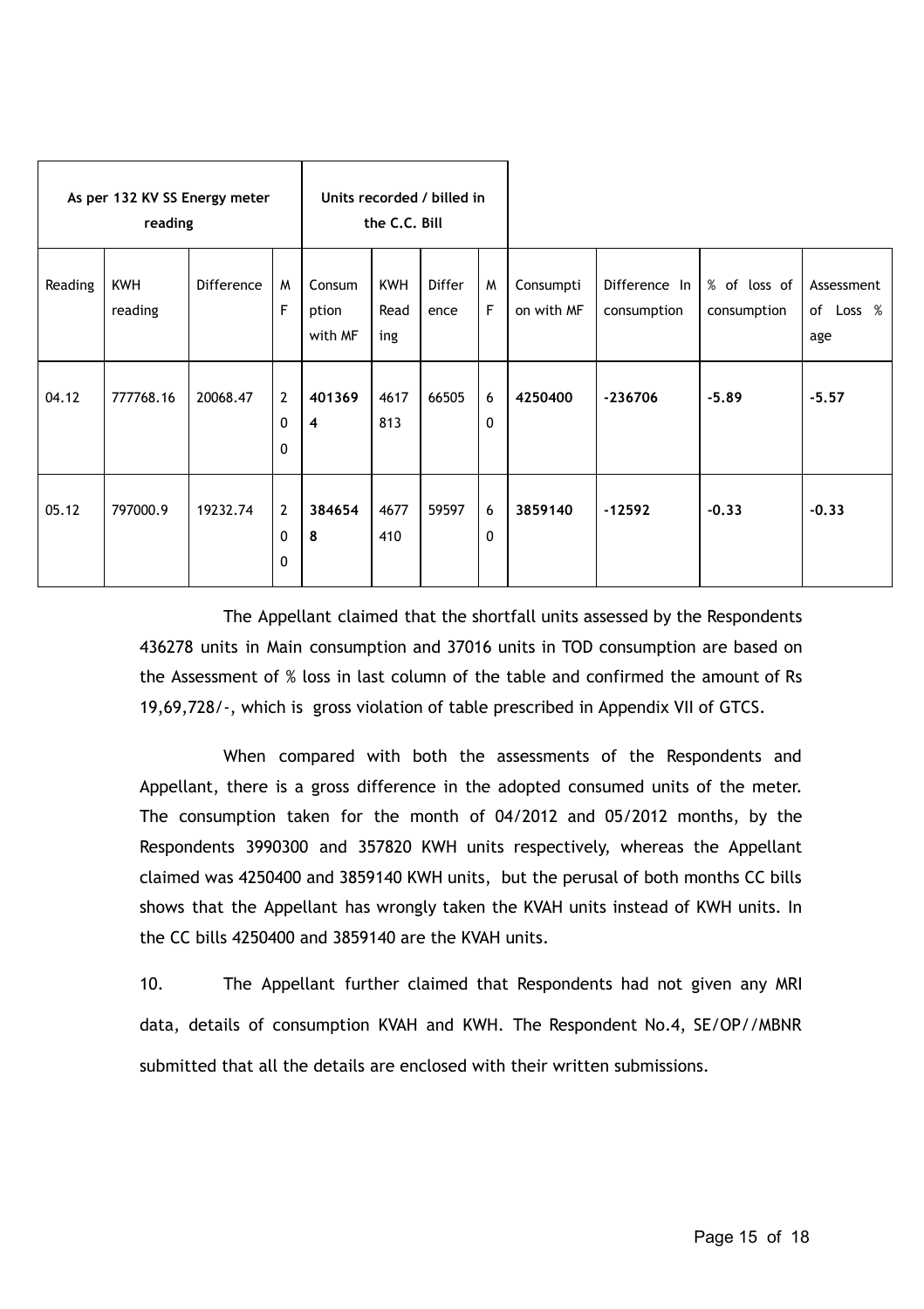The Appendix VII of the GTCS is reproduced here under:-

#### **Appendix VII**

#### **Assessment Notice for Short Billing**

| Lr. No. _______________________                                                                                                                                                                                                                                                                                           |                   |                   |                          | Dated: ________________________                          |                                    |
|---------------------------------------------------------------------------------------------------------------------------------------------------------------------------------------------------------------------------------------------------------------------------------------------------------------------------|-------------------|-------------------|--------------------------|----------------------------------------------------------|------------------------------------|
| From                                                                                                                                                                                                                                                                                                                      |                   | To                |                          |                                                          |                                    |
| Sub: - Assessment Notice of SC No. ________Category________of _______<br>(Dist) for Short Billing                                                                                                                                                                                                                         |                   |                   |                          |                                                          |                                    |
| 1. Inspection undertaken<br>Your service connection bearing No. _____________Category_________, Village/                                                                                                                                                                                                                  |                   |                   |                          |                                                          | hours                              |
| 2. Incriminating Points observed<br>$\left( i\right)$<br>$\mathbf{ii}$ )<br>iii)                                                                                                                                                                                                                                          |                   |                   |                          |                                                          |                                    |
| 3. Nature of defect reported<br>The above observations clearly establish that the Meter installed for your service<br>connection is not functioning correctly. The MRT report reveals that the meter was<br>recording less energy consumption. Hence Short billing was done for your service<br>owing to defective meter. |                   |                   |                          |                                                          |                                    |
| 4. Value of assessed revenue loss                                                                                                                                                                                                                                                                                         |                   |                   |                          |                                                          |                                    |
| In view of the above, the energy consumption during the period of defect in the Meter<br>was assessed, as per clause 7.5.1 of the General Terms and Conditions of Supply<br>and the details of the assessment are indicated below.                                                                                        |                   |                   |                          |                                                          |                                    |
| Connected<br>Load/<br>Contracted<br>Period<br>Max<br>Demand                                                                                                                                                                                                                                                               | Units<br>Assessed | Units<br>Recorded | Units<br>short<br>billed | Value of<br>energy short<br>billed at the<br>normal Rate | Value of<br>demand<br>short billed |
|                                                                                                                                                                                                                                                                                                                           |                   |                   |                          |                                                          |                                    |

The Revenue loss to the company has been assessed at Rs\_ \_\_\_\_\_\_ for the period from ............ to ..............

Further, perusal of the Appellants main claim is of non compliance of the Appendix VII of the GTCS, which envisages assessment shall be as per the Clause 7.5.1 of the GTCS, is reproduced here under:-

*7.5.1.4 When a meter is found to be defective during meter reading or on inspection or otherwise, the following guidelines shall be followed for computation of the assessed units.*

*7.5.1.4.1 The number of units to be billed during the period in which the meter ceased to function or became defective, shall be determined by taking the average of the electricity supplied during the preceding three billing cycles to the billing cycle in which the said meter ceased to function or became defective*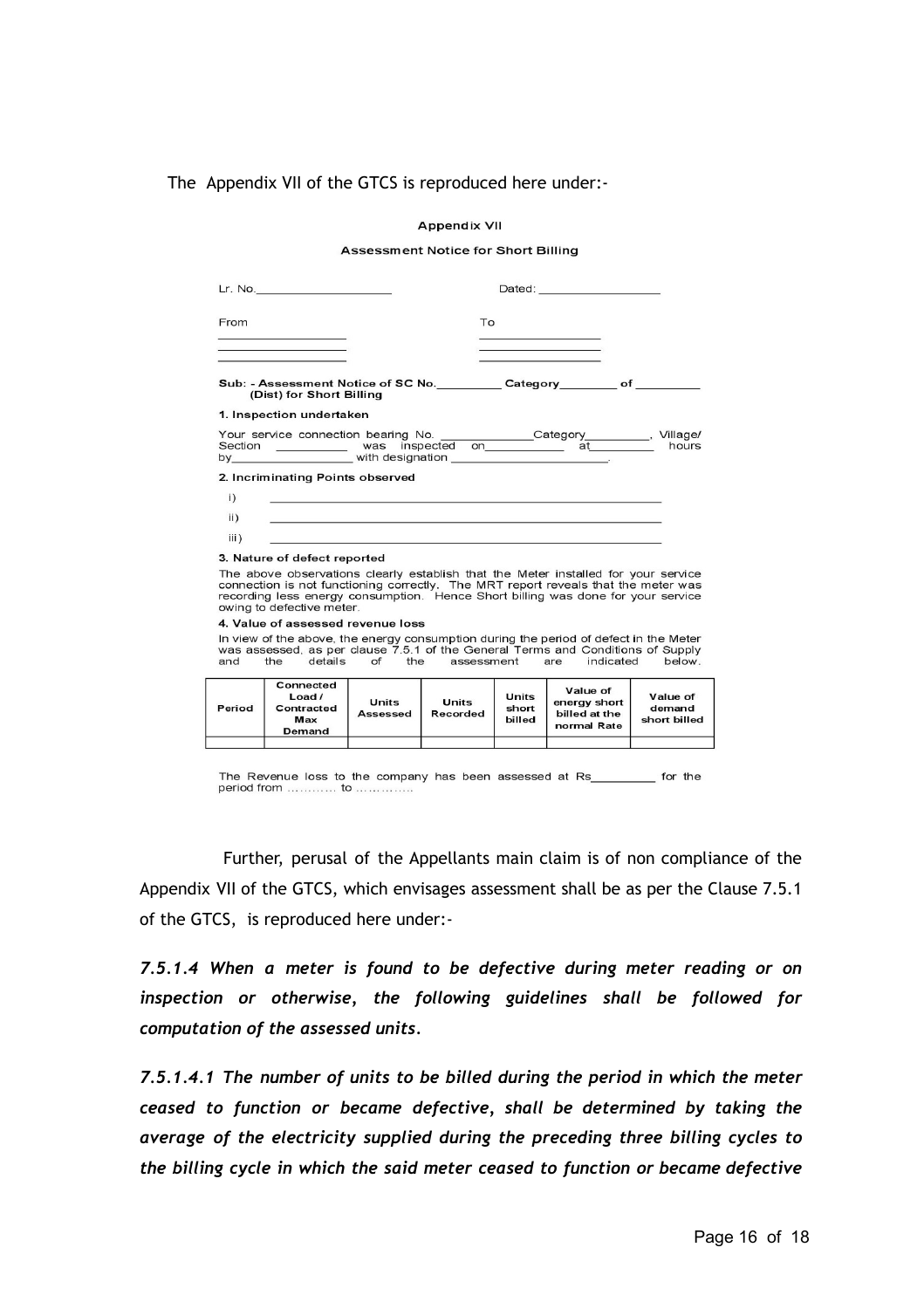*provided that the condition with regard to use of electricity during the said three billing cycles were not different from those which prevailed during the period in which the Meter ceased to function or became defective.*

When compared with the table shown by the Appellant claiming that it is as per the Appendix VII, there is nowhere similarity in the Assessment of the Appellant to the procedure laid down in the GTCS clause 7.5.1 as mandated in the Appendix VII. The Respondents shown the assessment calculation in compliance with Appendix-VII as per the clause 7.5.1, which is reproduced hereunder:-

|                                |                       |           | As per 132KV SS Energy Meter reading |                                     |                       | As per Consumer energy Meter |            |                             |                                   |                                |                                                 |                     |                           |
|--------------------------------|-----------------------|-----------|--------------------------------------|-------------------------------------|-----------------------|------------------------------|------------|-----------------------------|-----------------------------------|--------------------------------|-------------------------------------------------|---------------------|---------------------------|
| $\overline{\mathscr{S}}$<br>bæ | <b>KWH</b><br>reading | Differece | <b>IMF</b>                           | Consumpt<br>lion with<br><b>IMF</b> | <b>KWH</b><br>reading | Differece                    | <b>IMF</b> | Consumpt<br>lion with<br>MF | Differnece % of loss<br>in<br>ion | of<br>Consumpt consumpti<br>on | Assessme<br>nt of Loss<br>% age $($<br>Average) | <b>Actual lossi</b> | <b>Back bill</b><br>units |
|                                | 757699.69             |           |                                      |                                     | 4551308               |                              |            |                             |                                   |                                |                                                 |                     |                           |
| /1-04-2012                     | 777768.16             | 20068.47  | 200                                  | 4013694                             | 4617813               | 66505                        | 60         | 3990300                     | 23394                             | 0.58                           | 1.81                                            | 2.39                | 95927.29                  |
| 18-05-2012                     | 797000.9              | 19232.74  | 200                                  | 3846548                             | 4677410               | 59597                        | 60         | 3575820                     | 270728                            | 7.04                           | 1.81                                            | 8.85                | 340350.52                 |
|                                |                       |           |                                      |                                     |                       |                              |            |                             |                                   |                                |                                                 |                     | 436277.81                 |

| <b>BILL MONT!</b> | <b>PRST RDG</b> | PRST RD      | <b>PRST RDG</b> | <b>PRST RD</b> | <b>PREV RDG</b> | <b>PREV RD</b> | <b>PREV RD</b> | <b>RECORDE</b> | <b>RECORDE</b> | <b>BILLED</b> |
|-------------------|-----------------|--------------|-----------------|----------------|-----------------|----------------|----------------|----------------|----------------|---------------|
| н                 | <b>DATE</b>     | <b>G KWH</b> | <b>KVAH</b>     | <b>G KVA</b>   | <b>DATE</b>     | <b>G KWH</b>   | <b>G KVAH</b>  | <b>D KWH</b>   | <b>D KVAH</b>  | <b>UNITS</b>  |
| Nov-11            | 22-Nov-11       | 4263164      | 4336384         | 155            | 22-Oct-11       | 4199000        | 4271220        | 3849840        | 3909840        | 3909840       |
| Dec-11            | 22-Dec-11       | 4332801      | 4407012         | 155.2          | 22-Nov-11       | 4263164        | 4336384        | 4178220        | 4237680        | 4237680       |
| $Jan-12$          | $22 - Jan - 12$ | 4407180      | 4482215         | 155.6          | 22-Dec-11       | 4332801        | 4407012        | 4462740        | 4512180        | 4512180       |
| $Feb-12$          | 22-Feb-12       | 4495563      | 4571704         | 155            | 22-Jan-12       | 4407180        | 4482215        | 5302980        | 5369340        | 5369340       |
| Mar-12            | 22-Mar-12       | 4552144      | 4629029         | 155.2          | 22-Feb-12       | 4495563        | 4571704        | 3394860        | 3439500        | 3439500       |
| Apr-12            | $22$ -Apr-12    | 4620119      | 4699869         | 154.4          | 22-Mar-12       | 4552144        | 4629029        | 4078500        | 4250400        | 4250400       |
| May-12            | 22-May-12       | 4685627      | 4764188         | 152            | 22-Apr-12       | 4620119        | 4699869        | 3930480        | 3859140        | 3859140       |
| Jun-12            | 22-Jun-12       | 4006560      | 4069300         | 9152           | 22-May-12       | 4685627        | 4764188        | 4006560        | 4069300        | 4069300       |

| i. | As per GTCS Clause 7.5.1.4.4 - 3 months total units |
|----|-----------------------------------------------------|
|    | Average units per month                             |
|    | 2 months units to be billed                         |
|    | Defective period for 04/2012 and 05/2012 billed     |
|    | Less units billed as per clause                     |
|    | <b>Back bill proposed units</b>                     |
|    | Still short fall units                              |
|    |                                                     |

| As per GTCS Clause 7.5.1.4.4 - 3 months total units | 13321020 |
|-----------------------------------------------------|----------|
| Average units per month                             | 4440340  |
| 2 Months units to be billed                         | 8880680  |
| Defective period for 04/2012 and 05/2012 billed     | 8109540  |
| Less units billed as per Clause                     | 771140   |
| Back bill proposed units                            | 436277.8 |
| Shortfall units                                     | 334862.2 |

It is pertinent to note that the very claim of the Appellant in demanding of implementation of Appendix VII, results in Assessment of 7,71,140 units, whereas actual assessment done by the Respondents is 4,36,77 units, which means by taking